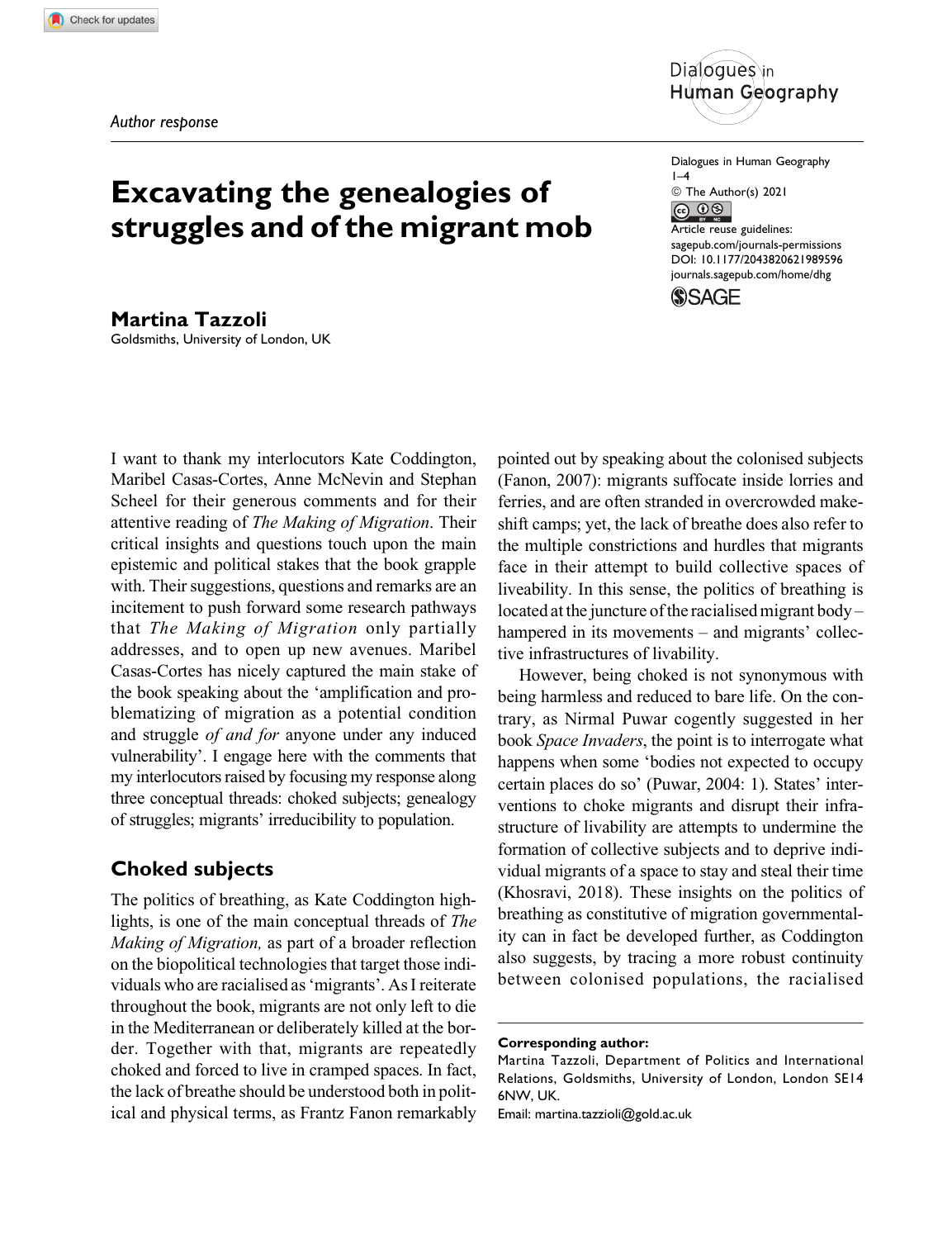migrants' bodies and other contemporary forms of spatial segregation. The 'asphyxiatory application of power' (Salamanca, 2011: 30) that targets the Palestinian population is visibly at stake, though under different guises and through diverse articulations, both in the sheer politics of migration containment and in the more indirect and invisible violence of 'organised abandonment' (Gilmore, 2018).

In this regard, Coddington is right in remarking that the book could have investigated more 'the role of race and colonialism in the embodiment of asylum seekers' as a key aspect of the objectivisation and subjectivation of migrants. One of the main aims of the book is to draw attention to the intertwining of laws, policies and administrative measures through which some subjects are 'migrantised', that is are racialised and governed as migrants (Anderson, 2017). This does not only involve destabilising and de-essentialising 'migrants' and 'refugees' as fixed sociological categories; it also entails taking into account the 'mutability of race' (Davis, 2011), that is the heterogenous and constantly changing processes of racialisation. And the EU politics of migration containment constitutes a productive vantage point for scrutinising how racialising bordering mechanisms change over time. For instance, in 2015 'Syrians have represented the yardstick of humanitarianism of the refugee crisis and at the same time the only truly humanitarian subjects' (Tazzioli, 2019: 38). Later on, and in particular since the signature of the EU–Turkey Deal in 2016, they started to be regarded with suspicion, labelled as undeserving refugees and illegalised. Relatedly, the book challenges the dehistoricization of the racialized migrant body as a black body to be rescued. Overall, an analytical sensibility to the heterogenous modes of racialization highlights how 'flexible classifications of difference devised for governing different people' (Lowe, 2015: 32) are enforced nowadays against migrants, and how they were differently enacted on colonised populations.

## **Towards a genealogy of migrant struggles**

The Making of Migration comes to grips with the peculiarity of collective migrant formations, stressing their irreducibility to traditional social movements and the recursive criminalisation they are targeted by. Ultimately, the worry of a 'migrant mob' haunts our perception of emergent migrant collective subjects. Yet, McNevin aptly observes that more attention should be paid to 'enduring subject forms' and 'populations figured in their own terms'. Anne McNevin's comments gesture towards what in my new book project I define a 'border abolitionist' gaze on the border regime. This latter advances an analysis of the interlocking racialising mechanisms that affect different subjectivities – and not only migrants – and, simultaneously, of the transversal struggles that migrants are part of. The Making of Migration is therefore mainly devoted to conceptualise collective formations that are discredited as non-political and criminalised as unruly mobs. However, registering the recurrent evictability of migrant collective formations and the difficulty of finding traces of them in the official archives does not mean disregarding the political spaces that these movements open nor the political legacies and memory they generated across Europe. In fact, the so-called 'migrant crisis' has been characterised not only by a multiplication of borders and violent modes of confinement and expulsion, but also by the rise of migrants' spaces that have reshuffled the political geography of the European space.

As I briefly retrace in the final chapter of the book, a spatial approach to migration, which explores transversal connections between different struggles and migration movements, needs to be intertwined with a genealogical gaze. This involves investigating which collective memory of migration and solidarity movements has been generated and how this latter informs current mobilisations. Tracing a genealogy is not simply tracing a history. If genealogy is conceived as a method that pays attention to singularities and discontinuities in history and aims at both de-familiarising the present, a transformative politics of migration does not erase the heterogeneity and precarity of migrants' movements (Foucault, 1984). Rather, it sheds light on the persistence of migration alongside its temporariness, and interrogates the emergence of collective formations without looking for homogenous subjects.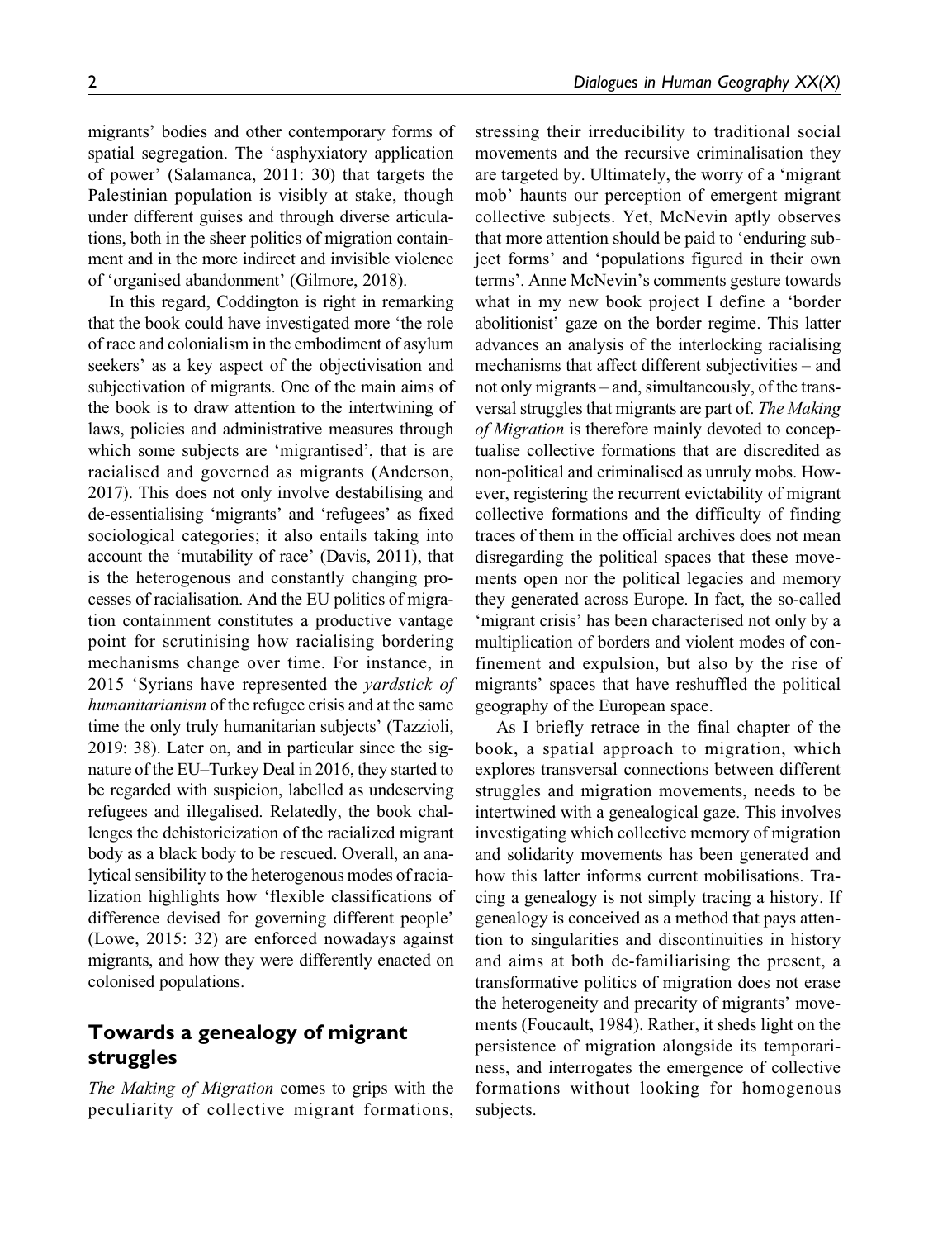Mc Nevin's caution against an analysis that ends up putting migrants at the core and, therefore, reifying those subjectivities should be taken seriously. As she argues, this is the deadlock that all scholars who do research 'on migration' face, despite the declaration of de-migrantise migration studies. I concur with McNevin and as, I stated above, the last chapter of the book goes in that direction, by discussing transversal alliances of solidarity. The last chapter, also thanks to McNevin's comment, is now the starting point of my new book project on 'border abolitionism'. Nevertheless, I do still think that the specificity of being racialised and governed as a 'migrant' or as a 'refugee' cannot be totally overshadowed. Indeed, if it is paramount to foreground racialising processes that affect both migrants and non-migrants, it is likewise important to map how migration laws shape and constrain subjectivities according to multiple and specific bordering mechanisms. That is, on the one hand the question 'who is a migrant?' can never be answered once for all and the putative answer will always depends on 'where' and 'when'; yet, on the other hand, the lives of those who are racialised and governed 'here and now' as 'migrants' or as 'underserving refugees' are daily affected and obstructed by those laws and policies. This is what Claudia Aradau poignantly reminds us by explaining how one becomes and remains a 'permanent migrant' by taking the citizenship test (Aradau, 2015): far from ending with the arrival in the 'country of destination', the migrant condition might persist for years, and in many cases it never ends. And if getting the permanent authorisation to stay does solve most of the problems connected with the condition of being a 'migrant', sometimes it is not enough for turning 'migrants' into 'citizens' or into 'mobile persons'. Indeed, transversal alliances can be built only starting from and relying on the legal, economic and social conditions that distinguish migrants from non-migrants.

## **Migrants' irreducibility to populations**

By mobilising and engaging with the term 'multiplicity' and 'the mob', The Making of Migration interrogates the ways in which migrants are depicted, disciplined and controlled not only individually but also as part of collective formations. However, these formations should not be taken for granted: these are not stable collective entities, nor can they easily be analysed as populations. For this reason, the book contends, we need to find a new lexicon to grasp these heterogenous and unstable collective subjects. The idea of tracing a political genealogy of the term 'the mob' is part of this endeavour.

Stephan Scheel's remarks that 'populations need to be enacted as objects of government through knowledge practices (most notably statistics)' definitively capture an important aspect of migration governmentality. In fact, the governing of migration is also a mode of governing through a specific production of knowledge and, as he argues, nonknowledge. I fully agree with this point and I think it sheds light on an aspect that deliberately I did not discuss enough in The Making of Migration. Indeed, my response to Scheel's criticism is that it depends on the notion of population we use and as I explain in the book, I draw on Foucault's definition of the object 'population'. Second, it is a matter of whether the term population is mobilised for illustrating how migrants are classified and grouped or, rather, for analysing how they are perceived, depicted and actually managed by both states and non-state actors. In fact, I don't think that a political reading of migration governmentality can be deployed on a epistemic level only.

Plus, the politics of knowledge and nonknowledge that states as well as international agencies such as UNHCR and IOM play out is only one of the many 'knowledges' about migration that contribute to racialise some people as 'migrants' and to turn migration into an object of security and suspicion. The ways in which migrants are represented in the media and are perceived by citizens as well as how they are governed on the ground by local actors, contribute to the 'making of migration', and to a specific citizens' view of the phenomenon. In addition to that, my use of the term 'multiplicity' is not circumscribed to political technologies; in fact, as Casas-Cortes and McNevin have noticed too, it is also oriented at designating how migrants create